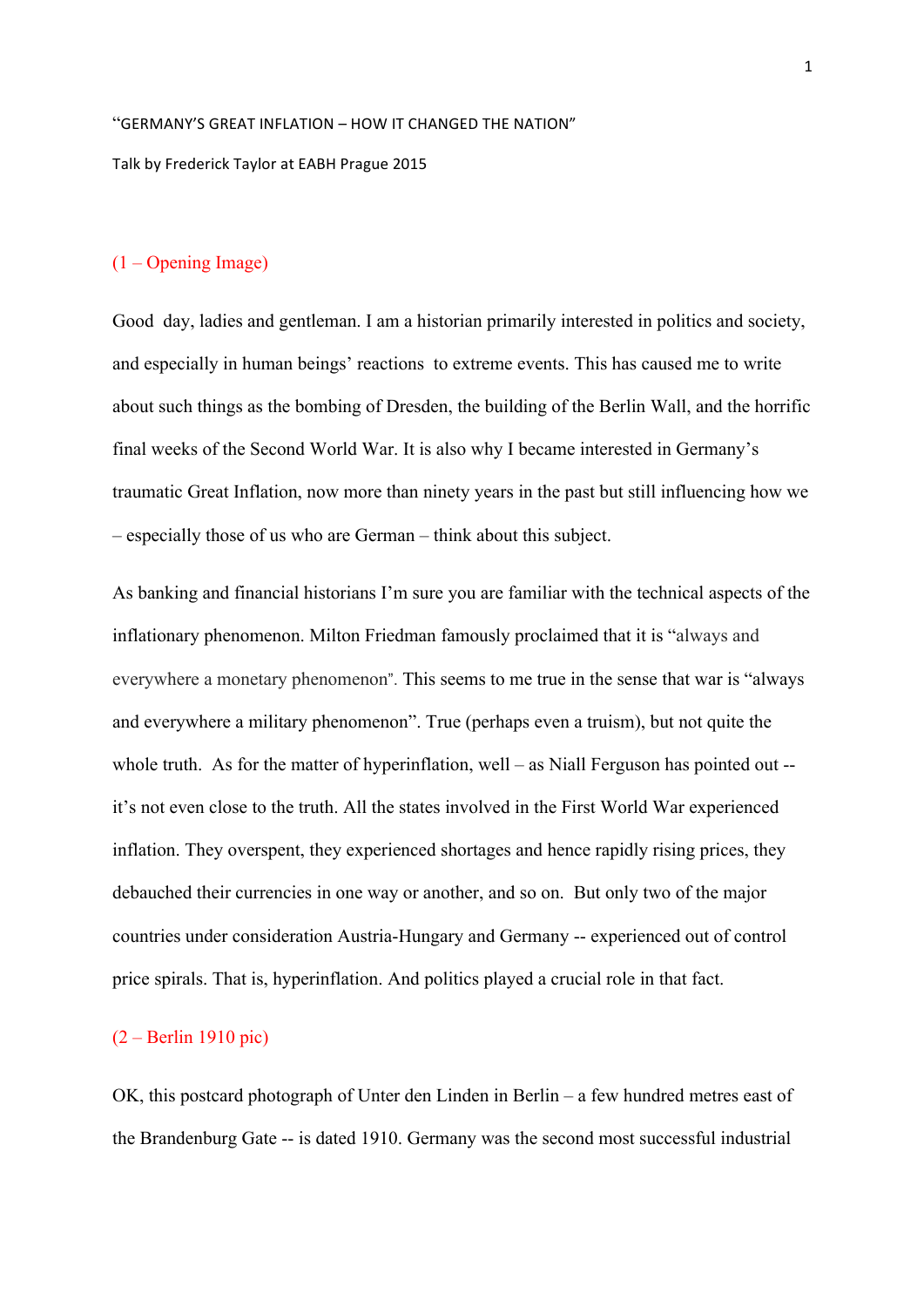country in the world and seemed destined for world power status. Nevertheless, the scene on the elegant boulevard is a relaxed, almost idyllic one.

But beyond the eastern end of Unter den Linden began working class Berlin, with its huge tenement blocks – the notorious "Mietskasernen" (German for "rental barracks") .

## (3 &4 -- Mietskasernen)

In the dark, unsanitary so-called *Hinterhöfe* (literally: rear courtyards) of these tenements lived Berlin's poor. Their lives were chronicled by the great contemporary cartoonist, Heinrich Zille.

#### (5 – Zille cartoon)

At the end of the First World War, as Germany faced defeat, the world of those working class men and women, of rear courtyards and grinding poverty, erupted into Unter den Linden.

## (6 & 7 -- Revolutionary soldiers & civilians at Brandenburg Gate)

Revolutionary soldiers and civilians at the Brandenburg Gate, 9 November 1918. The day of the German revolution.

#### (8 -- Kaiser on station platform)

And the day Kaiser Wilhelm took his imperial train into Holland and exile. He is not the guy in the cloak but the one slightly in the background to his right.

Two days later, on 11 November 1918, the war ended. To prove it, here is the front page of the *New York Times*.

(9 -- NYT front page)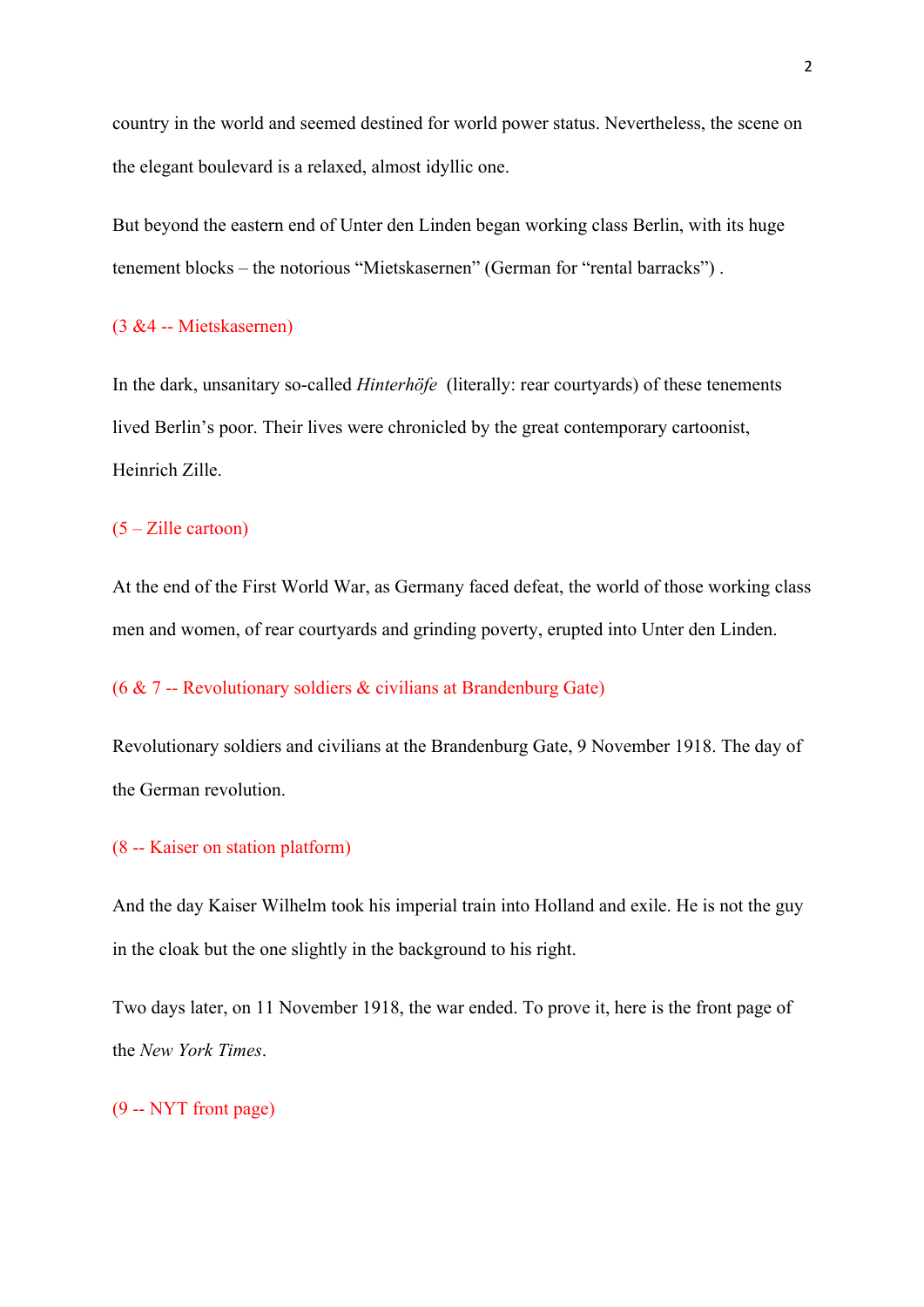The rulers of the new German Republic were men of the Left. Their Party, the biggest socialist movement in the world, had supported war in August 1914. Later, however, it split into the Majority Social Democrats, who continued to support the war, and the Independent Social Democrats, who stopped supporting it. By 1918, the Independents and the Spartacists, a far-left splinter group that would form the kernel of the German Communist Party, were rapidly gaining political traction.

Things were starting to look properly revolutionary. But Friedrich Ebert, the moderate Social Democrat who now headed up the government …

#### (10 -- Ebert)

had already conducted a secret telephone call with General Groener, commander in chief of the German army …

## (11 -- Groener)

… in which he promised he would do all he could to ensure an orderly post-war demobilisation, which meant retaining army ranks and discipline. In return, the High Command promised its support against the threat of communism.

Nor were the new government and the army the only two conflicting interests to reach a compromise in this hour of need. Representatives of big business, anxious the revolution might lead to Bolshevism, and the German trade unions, now in a uniquely strong position, but interested in labour reform rather than revolution, met in Berlin on 15 November.

They made a deal known as the Stinnes-Legien Agreement, after the chair of the Federation of German Trade Unions, Carl Legien .. .

#### (12 -- Legien)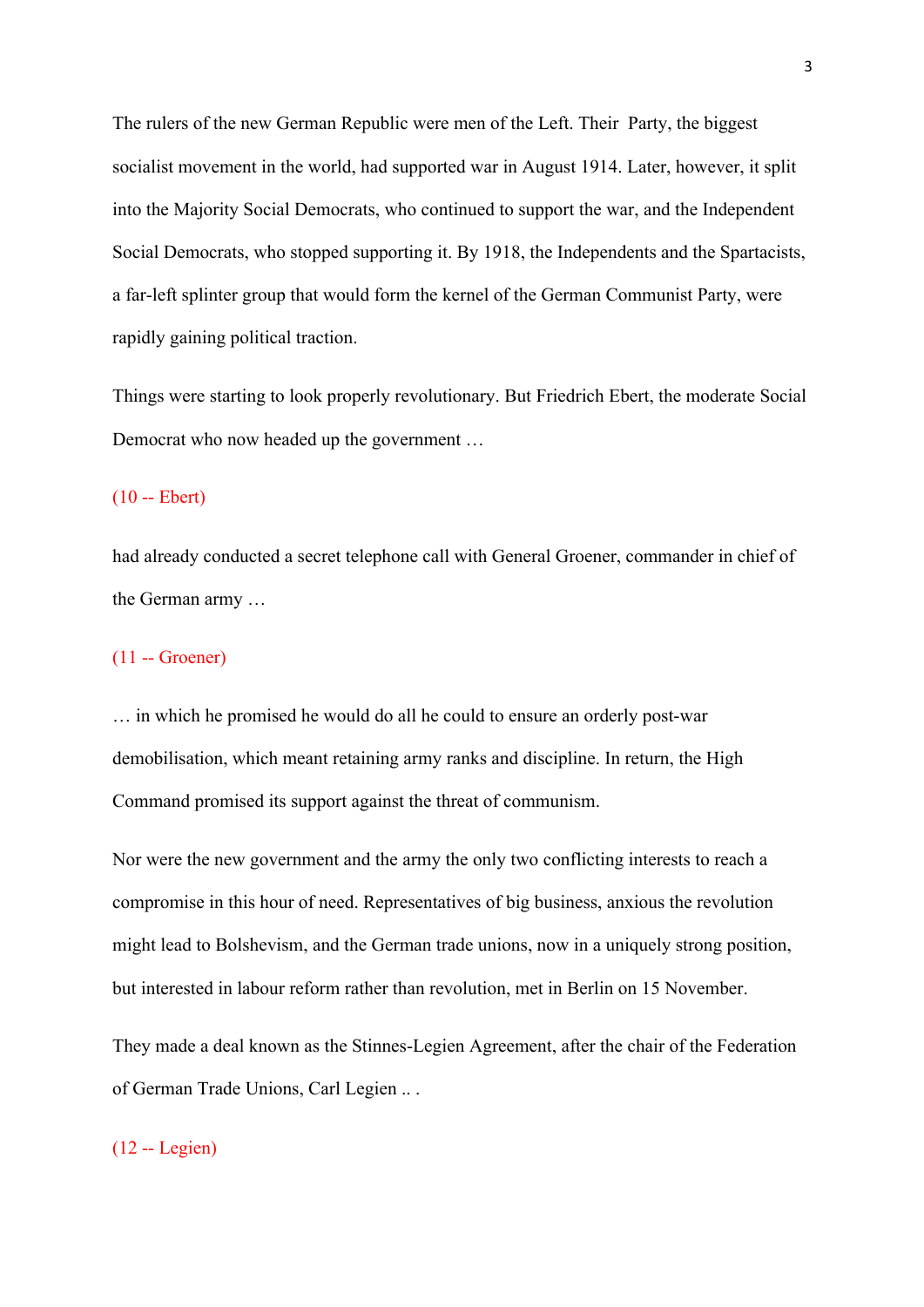… and Hugo Stinnes …

#### (13 -- Stinnes)

… soon to become notorious as "the inflation king ". Stinnes would dominate the German business world during this unstable post-war era.

They agreed an 8-hour day, compulsory wage bargaining, and worker representation within company boards.

Legien got what he wanted for his workers. The industrialists gave what they must, to ensure the survival of capitalism.

By mid-January 1919, however, there was large-scale political violence in Berlin. The social democrat government successfully invoked the army against Spartacist rebels.

#### (14 -- Spartacists)

In May another uprising was also bloodily suppressed.

From now on, the left remained bitterly divided between Social Democrats and Communists. Between thirty-five and forty per cent of Germans would vote for some variant of socialism until the end of the Weimar Republic. But the left would never unite to defeat fascism until it was too late.

Later that summer, a counter-revolutionary soldier in Munich would attend a meeting of an obscure, far-right group called the "German Workers' Party". He impressed everyone with his oratory. He quickly became its chief propagandist and soon its leader. I refer of course to the young Adolf Hitler.

## (15 -- early Hitler)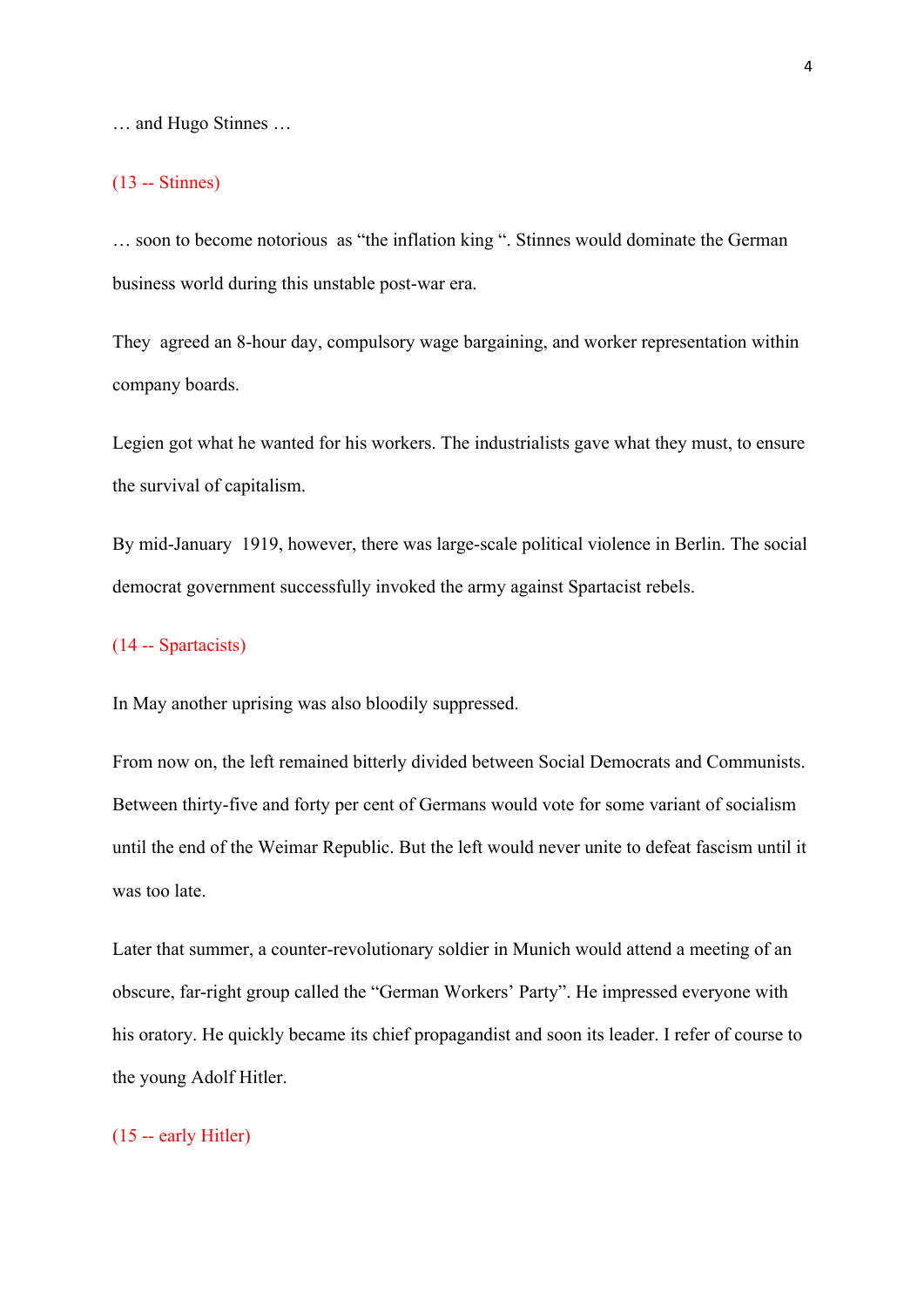Meanwhile, for the still-shaky democratic government there was the problem of reestablishing a peacetime economy. And of putting Germans back to work.

#### (16 -- German soldiers returning from war)

With around nine million German soldiers to be demobilised – here a unit returning from the front in December 1918 -- and found jobs, the new republican government faced difficult decisions. However, with political violence endemic, and huge reparations being demanded by the victorious Allies, it was in no position to make tough choices. Jobs for all and order in the streets were the urgent priorities. Millions of unemployed ex-soldiers would have presented a far worse threat to the country than inflation.

And so the seeds of the German currency's downfall were sown. In 1914, the mark had stood at 4.2 to the dollar. In the first days of war, the Reichsbank decoupled the currency from gold, as did the financial authorities of the other belligerents (except for America). Wars are horrendously expensive. And coming off the gold standard is what you have to do when you want to spend money that you don't, strictly speaking, have.

By November 1918, the mark hit 8.9 – its value more than halved, despite wartime exchange regulations. It dropped to 13.5 after the revolution. Following the announcement of harsh peace terms at Versailles in July 1919, a swifter slide began. By September 1919, we're seeing 21 to the dollar. By the end of December, 49. The mark was worth less than a tenth of its pre-war value.

All countries involved in the First World War experienced two to three hundred per cent rises in prices during the course of the conflict. By 1920, however, America, Britain and France had taken steps to defeat inflation, at the cost of a sharp economic slowdown. In America, the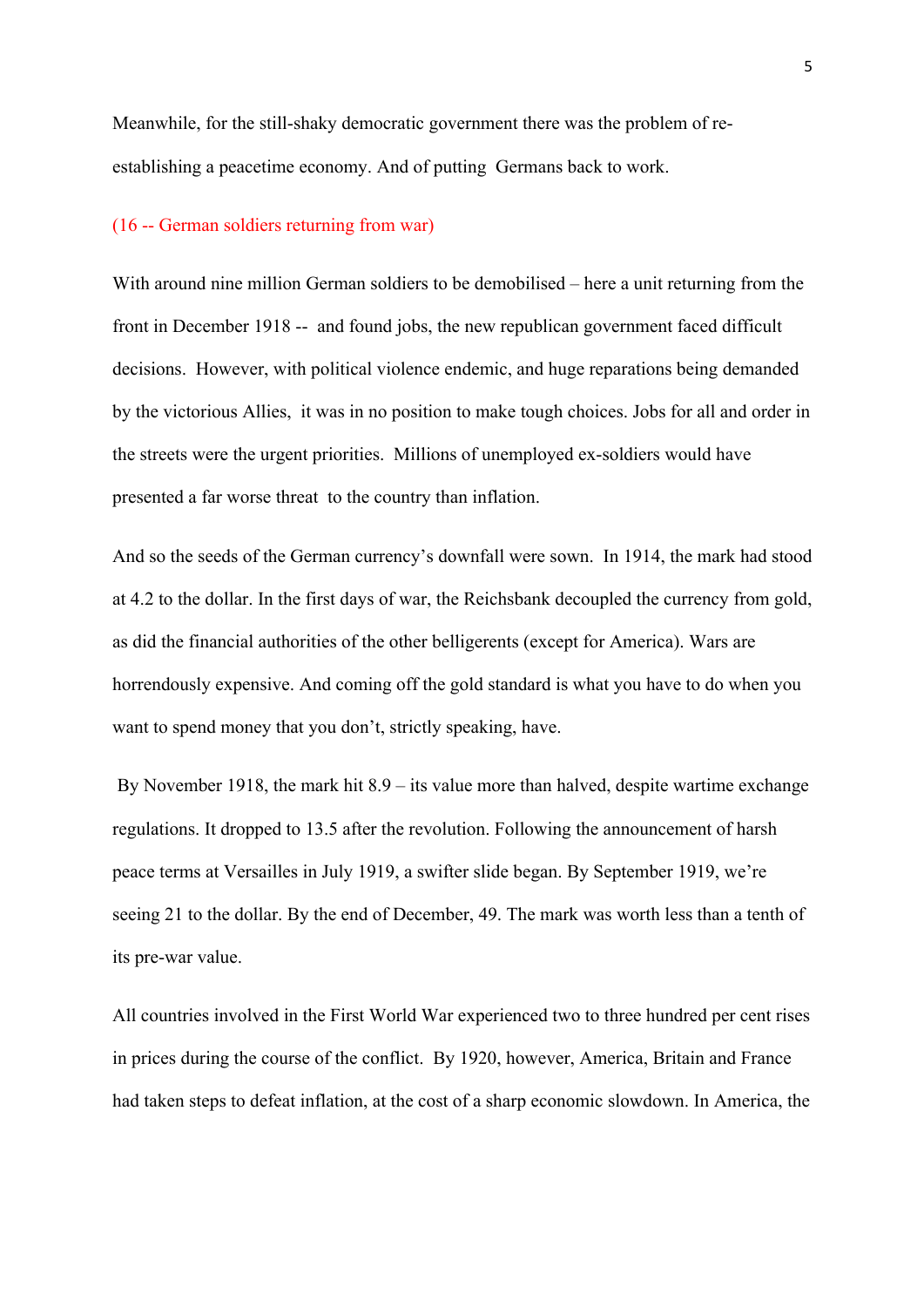brief but savage recession was for some time known as the "Great Depression" – until, ten years later, a far worse one came along.

This was the German government's dilemma. Should it follow their example? Should it impose austerity to protect the Mark, and the savings and investments of the country's middle and upper classes? This went against the whole ethos of the revolution, which was to create a progressive welfare state. And it would risk high unemployment for millions of ordinary Germans, who had already suffered so much in four years of war.

The fall in the mark was bad for imports, especially vital food supplies. But it was good for German exports, because it made them cheaper, and helped to keep the mass of the people in work. During 1920, the currency rallied, but this was not necessarily good news. Here the rate of the mark to the dollar through 1920 and 1921,compared with unemployment among unionised workers. Unemployment rose whenever the mark strengthened.

#### (17 -- Chart of mark exchange rate and unemployment)

There was, as we see, a relative stabilisation between spring 1920 and autumn 1921. If the government had concentrated on keeping the mark up and the deficit down, this might have become permanent. But ministers didn't want the mark to become too strong -- that would harm the export drive, which was vital for paying reparations and ensuring a degree of political stability at home. 70 marks to the dollar was considered a good rate for that purpose.

For most Germans, this relatively modest inflation was bearable. But there were many who were already suffering. Those on fixed incomes – investors, *rentiers* and holders of annuities -- and also those whose salaries and fees did not increase in line with inflation – academics, lawyers and doctors, teachers, clergy, higher civil servants. These were the traditional,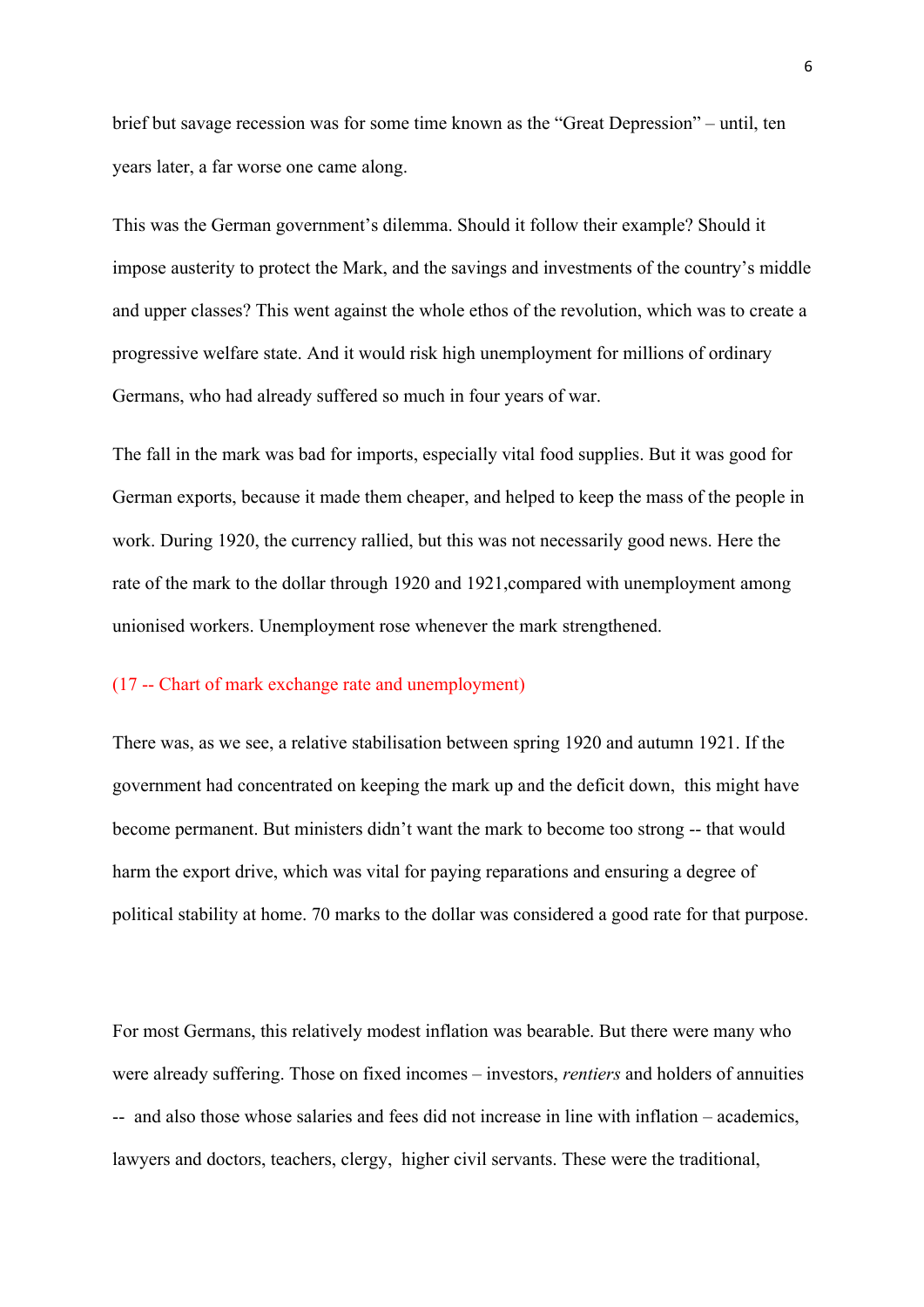educated middle classes, the so-called *Bildungsbürgertum*, whose lifestyle was often subsidised by supposedly "safe" fixed-rate investments handed on through the generations. Such investments were now becoming worthless.

## (18 – War Bond)

Especially true of War Bonds, in which the middle classes invested heavily, for patriotic reasons. By 1919 this once dominant social group had already suffered a serious loss in its standard of living, compared with manual workers.

In 1920, a British journalist described the plight of one member of Germany's elite, who before the war had enjoyed social prestige and a comfortable life:

> "The yearly salary of the Director of one of the greatest museums in Germany is 30,000 marks, not allowing for heavy taxation. This Director, withstanding his keen desire to entertain an English visitor … was unable to offer him a sandwich or a biscuit in his almost palatial home. There was practically no food in the house. "

This was long before galloping inflation had given us those notorious images of the wheelbarrows full of money needed to buy a few groceries

Meanwhile, political dramas persisted. For a few days in March 1020, a collection of renegade army units seized Berlin and installed a conservative ultranationalist by the name of Wolfgang Kapp as Chancellor.

## (19 --Kapp)

Those marks on Kapp's face are not laugh lines, if that's what you thought, but duelling scars.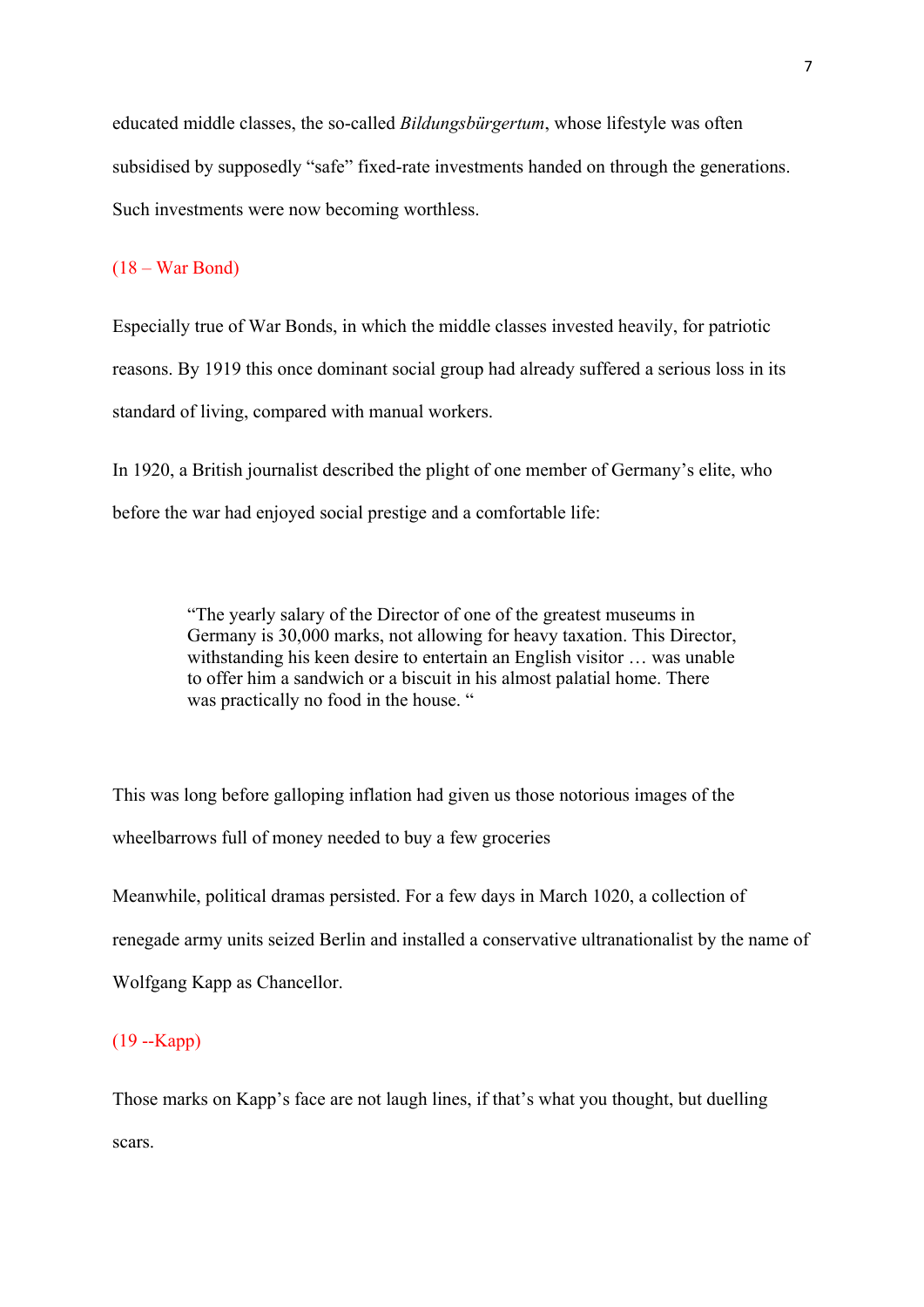#### (20 -- Kapp troops in Berlin)

Defeated not by government forces, which remained neutral, but by a general strike, the Kapp Putsch fizzled out. This showed that, for now, the far right enjoyed little popular support. It also showed, less comfortingly, that the army and its allied militias would not use force against conservative conspirators. In stark contrast, a communist-led uprising in the Ruhr was crushed with maximum violence.

Warning. This is an unsettling picture.

#### (21 – Dead workers and Freikorps)

Around a thousand insurgents were killed. Like the townsfolk in a western who hire a gunslinger to protect them, only to find he turns against them once the job is done, the republic's well-meaning rulers had created a monster they could not control.

Political violence. Inflation. The effects of the Versailles Treaty. All these converged to make the new democracy increasingly unpopular. A succession of weak, unstable coalitions struggled to impose order on the politics and finances of Germany.

#### (22 -- Weimar Cabinet)

A Weimar coalition cabinet. We perhaps find they look a little comical, with their stiff collars and varied display of facial hair. Plus, strictly no women …

Anyway, even before the end of 1919, the mark had fallen to a tenth of its pre-war value. That is enough to turn a large fortune into a small one. And a small fortune into … no fortune at all.

Soon the mark was falling again. The Allies' increasingly urgent reparations demands, the awarding of Upper Silesia, one of Germany's most important industrial areas, to Poland, the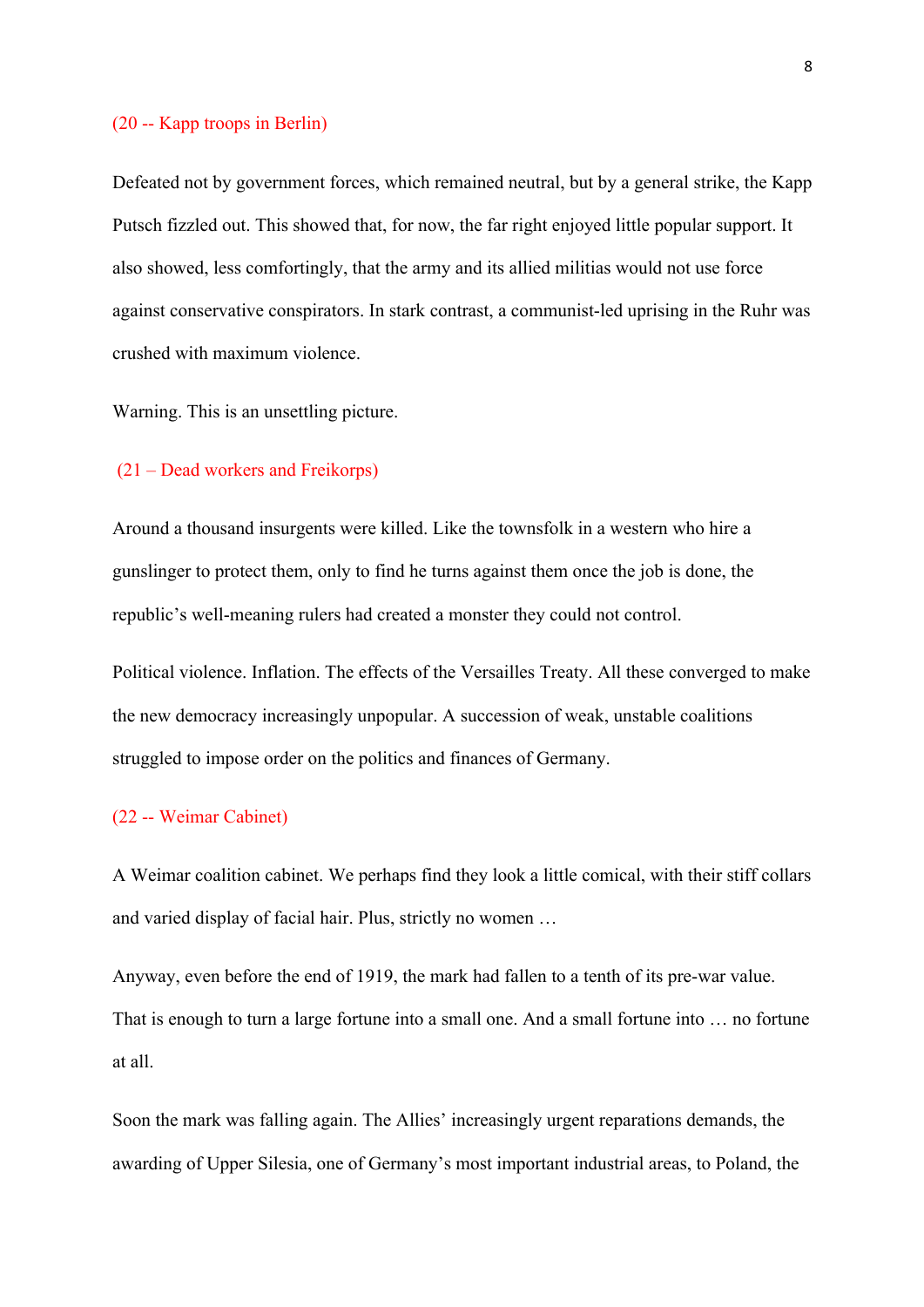cost of welfare and a still-bloated bureaucracy, the failure to raise sufficient taxes, and a wave of political assassinations, all contributed.

In the spring of 1922, the mark stood at 300 to the dollar. Then in June, Foreign Minister Walter Rathenau was murdered in Berlin by a group of young right-wing extremists.

## (23 -- Rathenau)

Here the crime scene, on the Königsallee, in suburban Grunewald.

#### (24 -- Crime scene)

Rathenau was being driven to the Foreign Office in his open-topped car. As it reached a junction, another vehicle drew level and a young man fired several shots at him. Another tossed a grenade.

A construction worker who witnessed everything said the assassin had a "healthy, open face, as people like us say, sort of an officer's face."

#### (25 -- Kern and Fischer)

He was referring to Erwin Kern, 23 years old (left), son of a high legal official from Breslau. Kern's co-assassin was Hermann Fischer (right), son of a Professor of Fine Art. Their car was driven by Ernst Werner Techow, son of a senior official of the Berlin municipality. The father of another conspirator, Ernst von Salomon, was a high-ranking police officer.

Kern and Fischer were killed in a shoot-out with police, but von Salomon, Techow, and others stood trial in the autumn of 1922.

#### (26 -- Techow and Salomon at trial)

Nice clean-cut bourgeois boys, every one.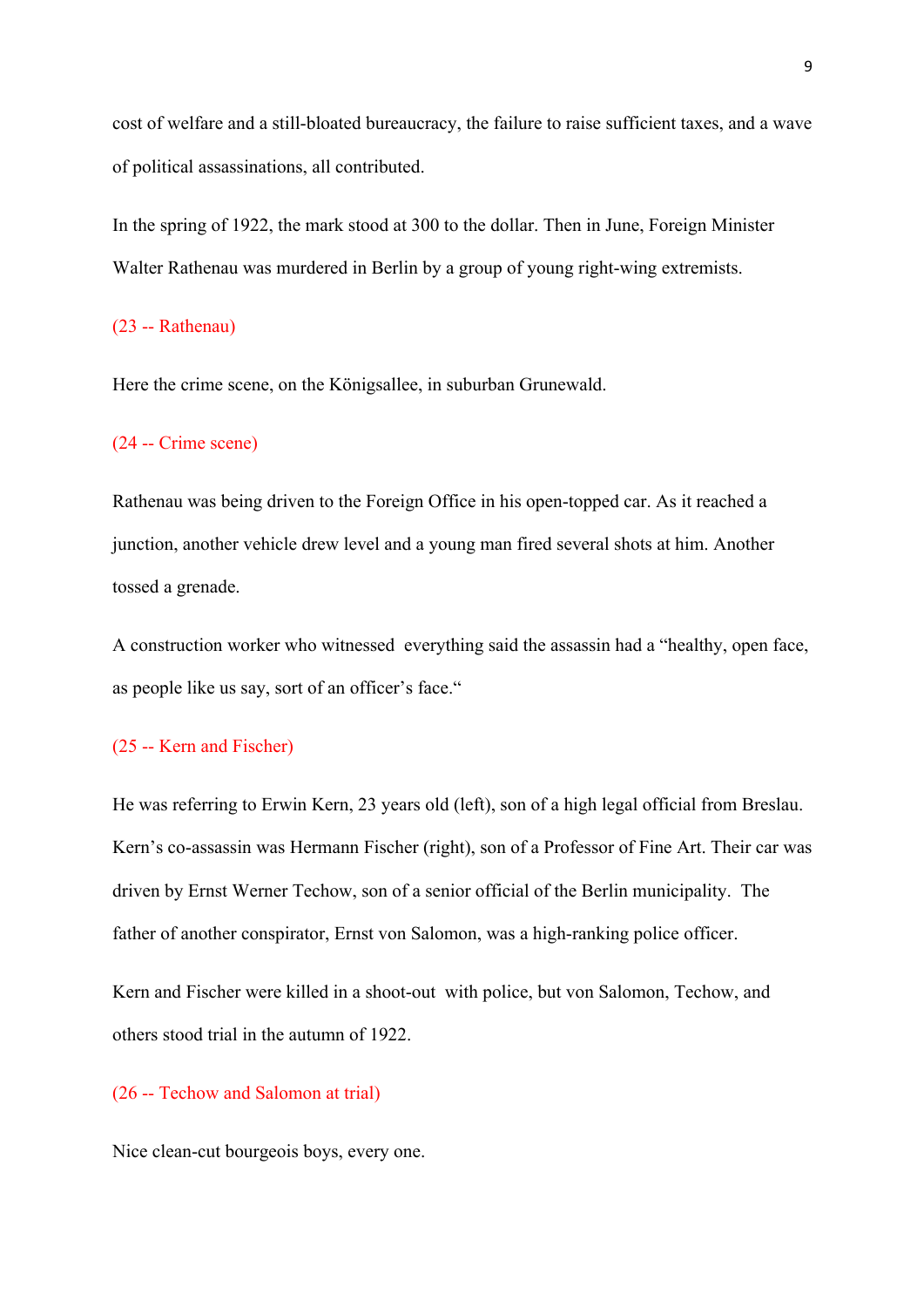Germany now began its trajectory towards hyperinflation. It remained the world's second largest economy, but the country was beginning to resemble a runaway train filled with unhappy passengers.

In the first class wagon, the new republic's leaders were watching the increasingly neglected landscape whizz past ever faster with a sense of growing panic, but little idea what to do. Except blame the Allies for demanding all those reparations.

Meanwhile, in second class, the resentful souls who had until recently occupied first class were plotting how to reclaim their rightful due, if necessary by murderous means.

In the cramped and ill-supplied aisles of third, a battle was shaping up between the growing communist party and the new mass organisations of the ultranationalist right - most prominently Adolf Hitler's National Socialist Workers' Party -- who were competing for the loyalty of Germany's lower-middle and working class.

Everyone was shouting instructions. Fights were constantly breaking out. No one was putting on the brakes. To do so would be to admit that the German train was running out of track.

The height of the hyperinflation came in 1923, after the French and their Belgian allies decided that the Germans had defaulted. Their reaction was anything but a purely monetary phenomenon. Their armies occupied the Ruhr. They took physical possession of Germany's industrial heartland …

#### (27 -- French soldier on coal truck)

Here a French soldier guards a load of German coal bound for France as payment in kind.

(28 -- billion mark note)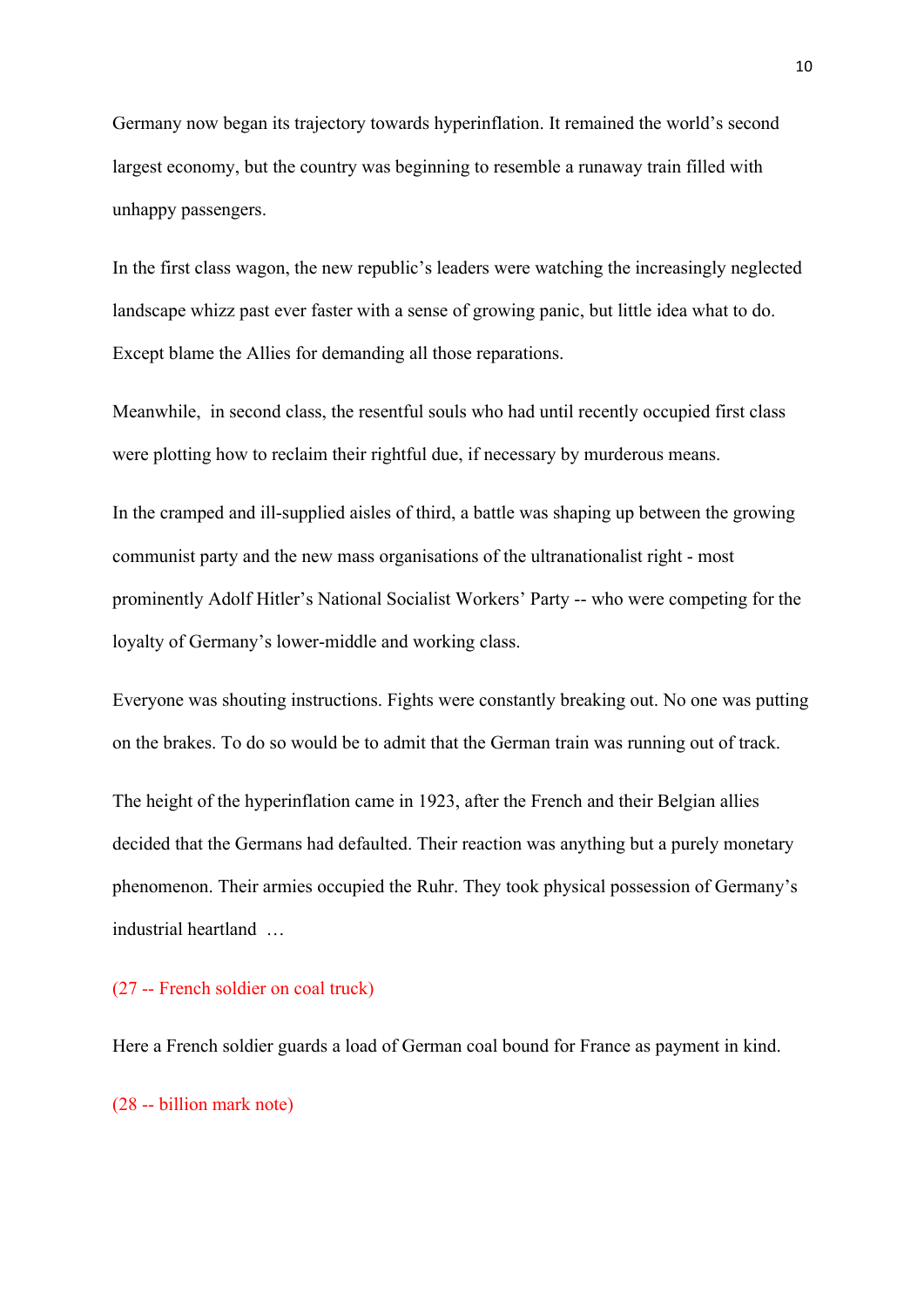Paper money became pretty much worthless. The face value of this banknote is a German billion, by the way. What in England and America we would call a trillion.

Even successful artists such as George Grosz were going short of a square meal.

#### (29 -- Grosz)

As for the Berlin cabarets, one might have expected left-wing satire to be in mode during the hyperinflation, but it was not. In fact, many radical cabarets closed down during this time, leaving just the middlebrow establishments and those that catered for foreigners. It got so bad that for a while the great left-wing satirical writer and lyricist, Kurt Tucholsky …

#### (30 -- Tucholsky)

… had to get a daytime job. And in a *bank*, at that. At a time when financial acrobatics of every kind formed a key part of day-to-day survival for millions of Germans, banks were booming. The Deutsche Bank had fifteen branches in 1914. By 1923 it had 242. The Commerz- and Privatbank's network increased from eight to 246 during the same period.

Clearly, by this final stage in the slide to hyperinflation, the German economy was in an insupportable condition. However, until now, society had actually continued to function. So there must have been some rationale behind the process. Did anyone, in fact, benefit from the German inflation?

Well, creditors and savers lost almost everything. But anyone who owed money had their debt liquidated by inflation. There were profiteers and speculators, obviously, but they were not alone. Investors in stocks and shares also profited -- unlike fixed investments, these could increase in price along with the cost of living and with luck provided a good return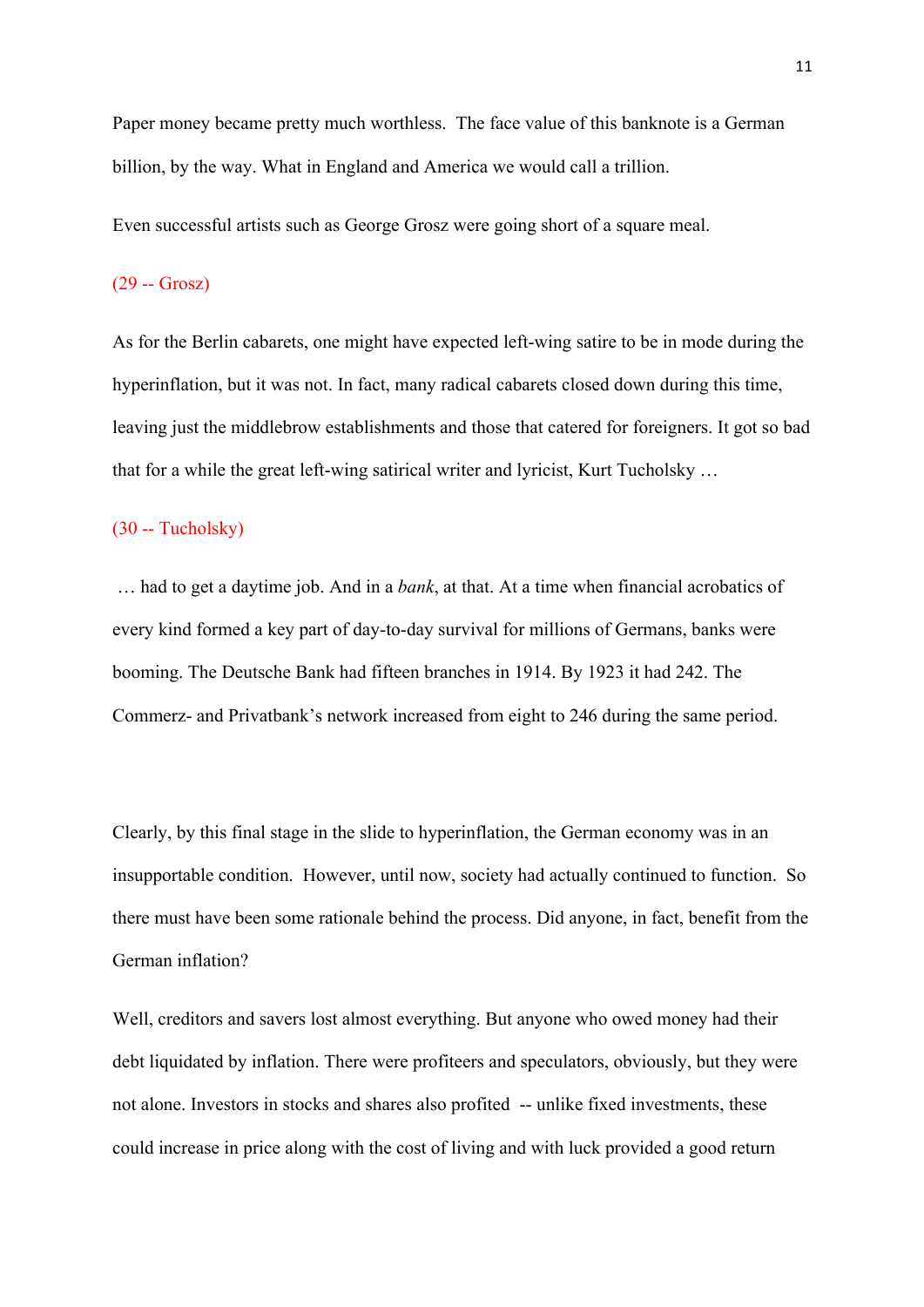throughout the entire hyperinflation. Mortgage holders could pay off their debts with depreciated money. Farmers could also pay off their mortgages and other liabilities. They prospered – especially if they were prepared to sell on the black market to middle men and desperate town-dwellers. There were tales of simple peasants suddenly acquiring strings of race horses.

The cities, however, went hungry.

## (31 -- Hamsterers)

Here city folk returning from foraging trips in the countryside. Tellingly, two million towndwellers with rural connections returned there to live during these years.

Then there were industrialists such as Stinnes, who borrowed money from the Reichsbank at low interest rates, and repaid it later in depreciated marks. Exports were booming, of course. They could either leave the precious foreign exchange from these sales in bank accounts abroad, or repatriate it in a timely fashion and use it to buy businesses, properties and other material assets inside Germany at cheap prices.

By 1923, Stinnes owned or part-owned mines and steelworks, but also a shipping line, hotels, newspapers, engineering works, shipyards, timber mills and pulp plants, and other enterprises, reckoned to have reached about four and a half thousand in total.

#### (32 - Stinnes and ship)

Observe Hugo and Frau Stinnes admiring a nice boat he has acquired.

The same advantages were there for foreigners and anyone who had access to foreign currency, be it dollars, sterling, Swiss francs, or whatever. Even the new Czech koruna. There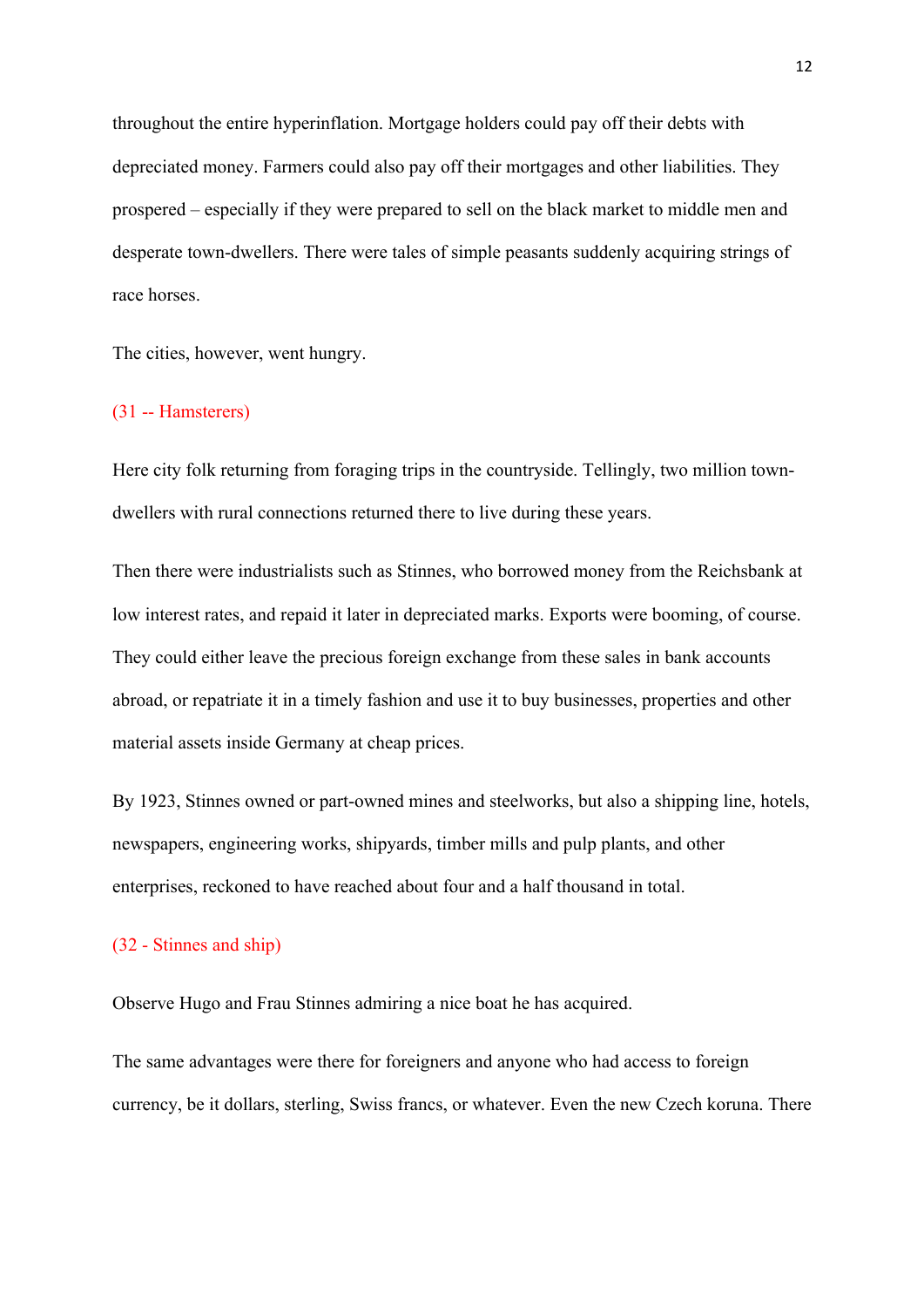were complaints in the German press about Czech speculators buying up whole city blocks in Berlin.

The crucial time for expatriates and German holders of foreign currencies was three in the afternoon, German time -- early morning in New York -- when the American banks opened and the new Dollar-Mark rate was posted. Holders of foreign currency then hurried to buy whatever they wanted before domestic prices increased to reflect the new currency position.

Of course, as inflation became a permanent feature of life, and traders started to anticipate increases, these domestic price adjustments happened more quickly and more drastically, so that even foreigners found it hard to keep ahead of the price explosion and thus exploit their advantage.

Even manual workers did not, for the most part, suffer a catastrophic fall in their living standards -- especially if they had a union to protect them. Lower and middle ranking civil servants also enjoyed some protection through inflation-linked salary increases. Wartime rent controls were still in force, so that whereas in 1914 the average family had spent 15-20 per cent of its income on rent, by 1923 this had fallen to only 0.7 per cent. It was not until runaway hyperinflation brought economic chaos, and rocketing unemployment, in the summer of 1923, that a demand for an end to the price anarchy became almost universal.

#### (33 -- Money on carts)

Here, outside a bank, small business employees load sacks of money onto a cart. This represents their workforce's wages for the day.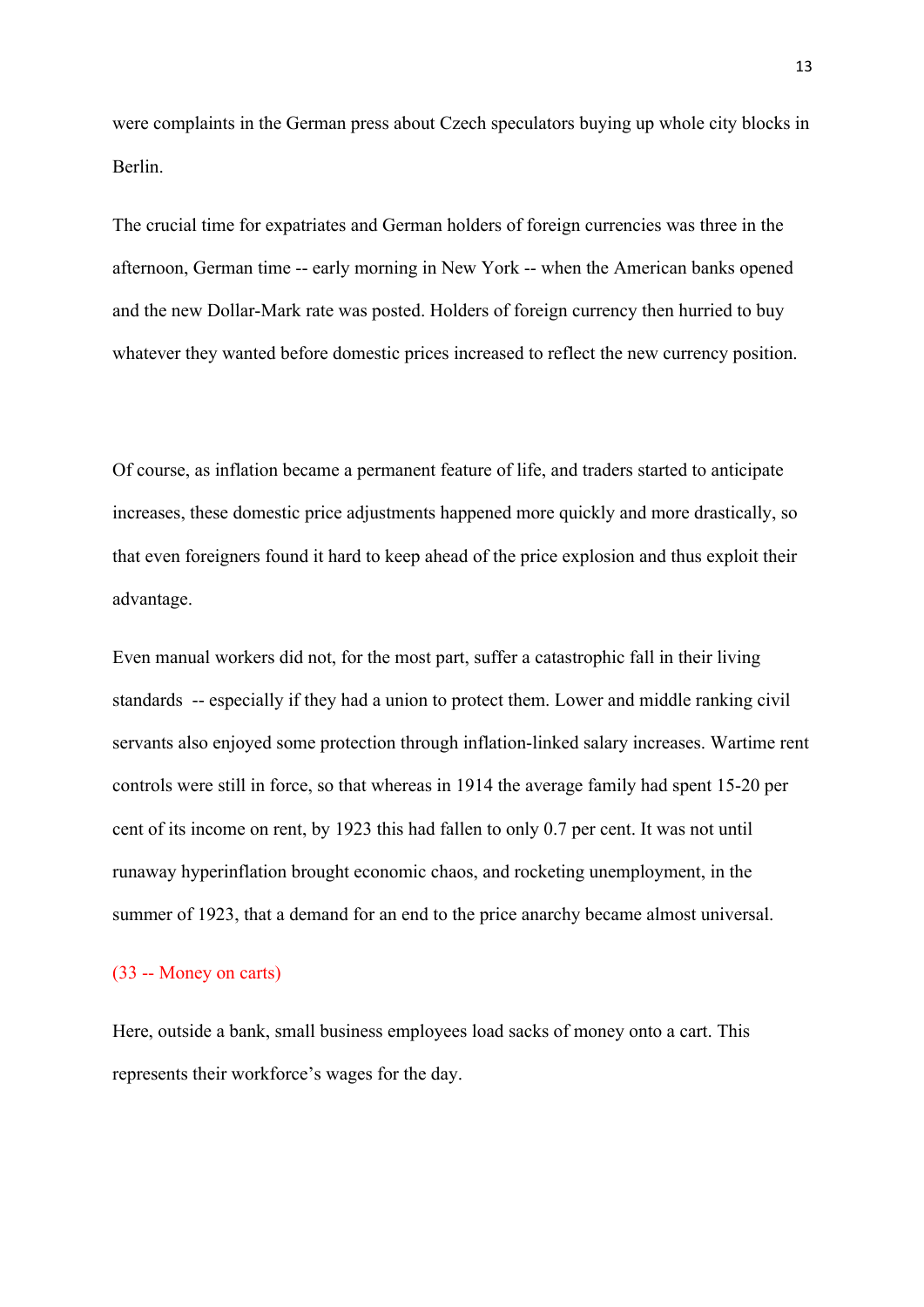So, back to our embattled and embittered middle class. They could not or would not manipulate the system to survive. Most lost everything. Charitable organisations held auctions at which the broke bourgeoisie could sell their once-precious possessions.

## (34 -- Auction)

The father of the journalist Sebastian Haffner was a senior civil servant. He stubbornly told his family, even at the height of the inflation: "Ein preußischer Beamte spekuliert nicht". A Prussian civil servant does not speculate. It was up to his wife to do what she could on the day her husband's salary was paid:

#### (35 -- Food queue in 1923)

"… My father would try to acquire a monthly season ticket for the underground railway as fast as he could, so that during the next month he could at least travel to work...Then cheques were written for the rent and school fees, and … the whole family would go to the hairdresser. What money remained was handed over to my mother – and the next day the entire family, even the housemaid [they still had a housemaid!], though not my father, got up at four or five a.m., and took a taxi to the central market. In the course of an hour the monthly salary of a Senior Government Councillor was spent on non-perishable food. Huge cheeses, whole hams, hundredweights of potatoes, were all loaded into the taxi. If there wasn't enough room, the housemaid and one of us children would get hold of a hand cart. At around eight o'clock … we would return home, more or less supplied with enough to see us through a month's siege ... For another month there was no more money."

Disillusionment with democracy among Haffner's class was near-universal. It's no surprise that, when you examine the backgrounds of the young men responsible for the assassinations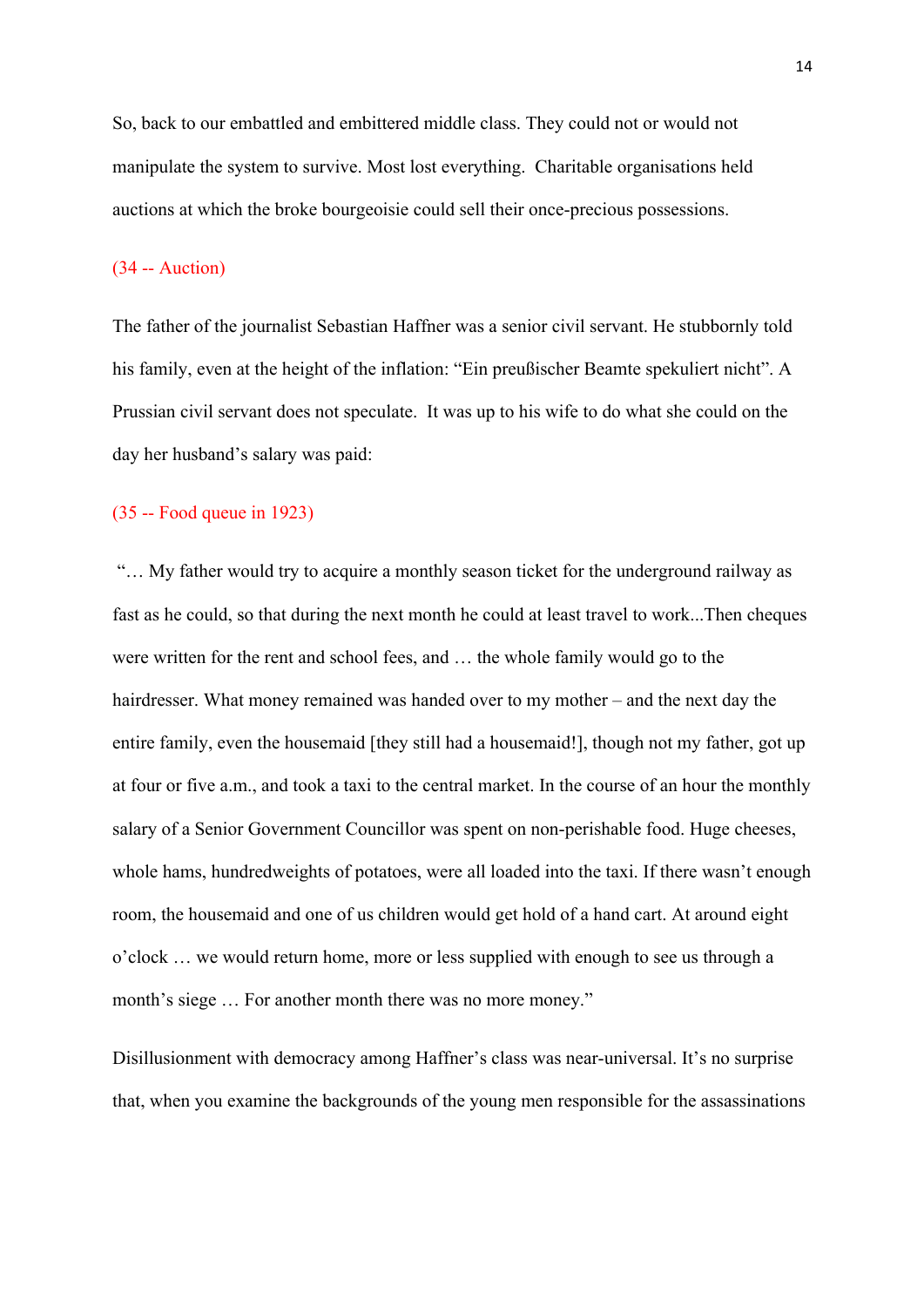carried out by the nationalist right during these years, you invariably see that, like Rathenau's killers, their father's profession is given as civil servant, or university teacher, or lawyer.

In Munich, meanwhile, Adolf Hitler controlled a new kind of fanatical, paramilitary political organisation, the Nazi Party. On 9 November 1923 – the fifth anniversary of the revolution in Berlin – he used a meeting at the gigantic *Bürgerbräukeller* beer hall to launch a counterrevolutionary coup. The *Bürgerbräu* had been the scene of many Nazi meetings.

#### (36 -- Nazi meeting in Bürgerbräu)

Now, it seemed, with thousands of armed followers at his command, this was Hitler's chance. Germany's "starving billionaires" – his phrase for the masses impoverished by hyperinflation – would, he believed, flock to him and join a "march on Berlin".

#### (37 -- Hitler forces)

Famously, Hitler's first grab for power failed. His forces tried to march into the city centre, but fled when the Munich police opened fire. Their self-styled Führer seemed finished.

Six days later, on 15 November 1923, Germany's new currency – the so-called *Rentenmark* – came into circulation, fixed at a rate of one *Rentenmark* to one trillion paper marks. The issue was supposedly backed by a mortgage on the country's industrial and agricultural wealth. Or something. It was, essentially and literally, a confidence trick.

#### (38 -- Rentenmark)

The magic of the *Rentenmark* was managed by a wizard called Hjalmar Schacht. A brilliant banker, of course, with a host of international financial connections, he was appointed "Currency Commissioner". His job was to rally support for the new Mark, and thereby save Weimar Germany's economy.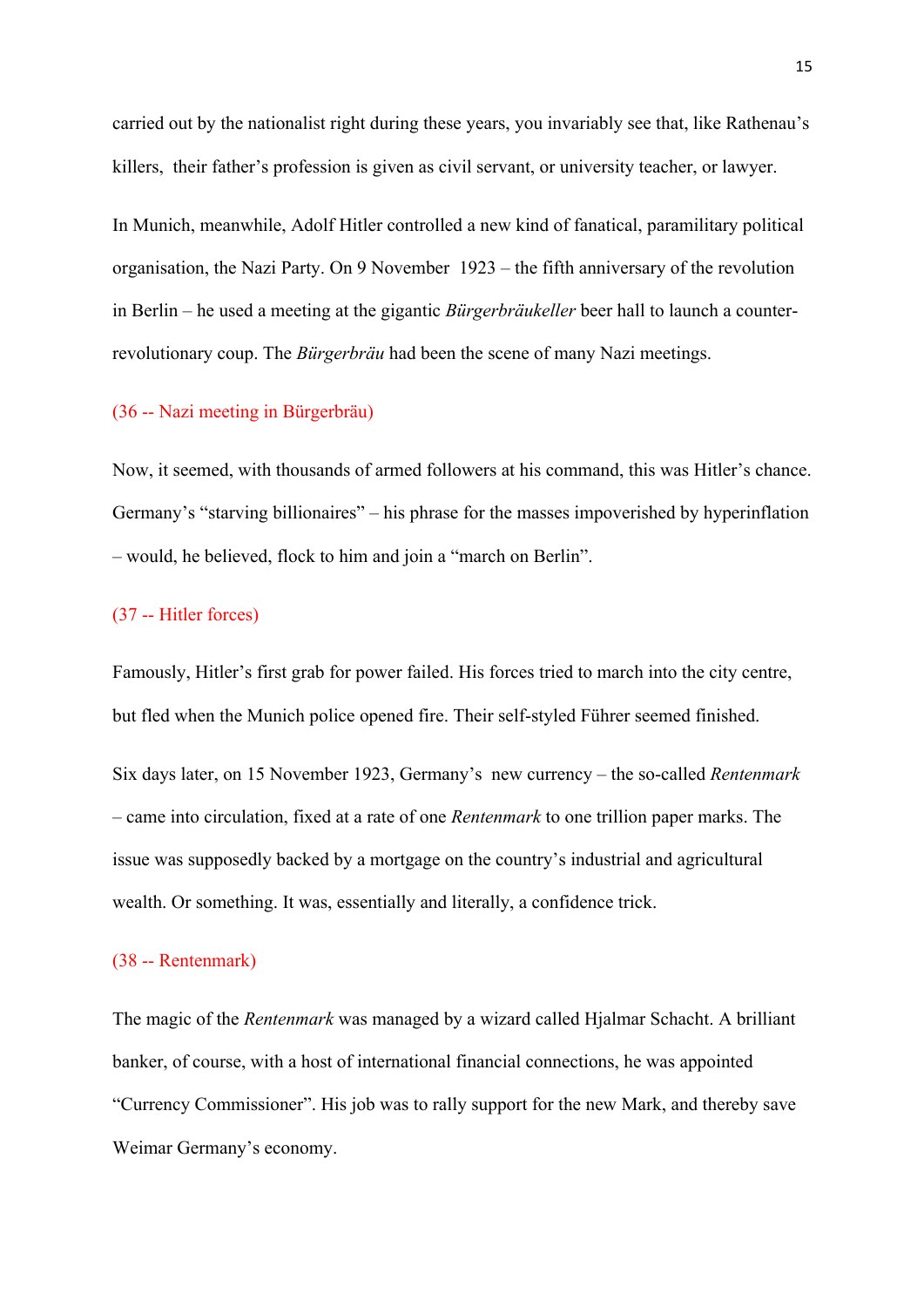#### (39 -- Schacht)

He ran his operation from a converted cleaner's store room at the back of the Finance Ministry in Berlin. When asked later how he did it, his secretary said:

"What did he do? He sat on his chair and smoked in his little dark room which still smelled of old floor cloths. Did he read letters? No, he read no letters. Did he write letters? No, he wrote no letters. He telephoned a great deal – he telephoned in every direction and to every German or foreign place that had anything to do with money and foreign exchange as well as with the Reichsbank and the Finance Minister. And he smoked. We did not eat much during that time. We usually went home late, often by the last suburban train, travelling third class. Apart from that he did nothing."

There were nervous moments. But by the summer of 1924 Germany had a stable currency again.

Germany, now considered a better risk, finally completed arrangements to borrow a great deal of money -- to pay the reparations it still owed the Allies. I suppose nowadays we would call that a "bail-out". Over the next five years, 21 *billion* marks (1920s values!) flowed into Germany in the form of loans, mainly from America, which enjoyed a huge surplus of capital and was looking for places to invest it.

The standard of living of working Germans surpassed the level they had enjoyed before the First World War.

## $(40 - 42 - Happy workers)$

The inflation, horrendous as it was for many Germans, made the country more equal, more like other advanced industrial societies.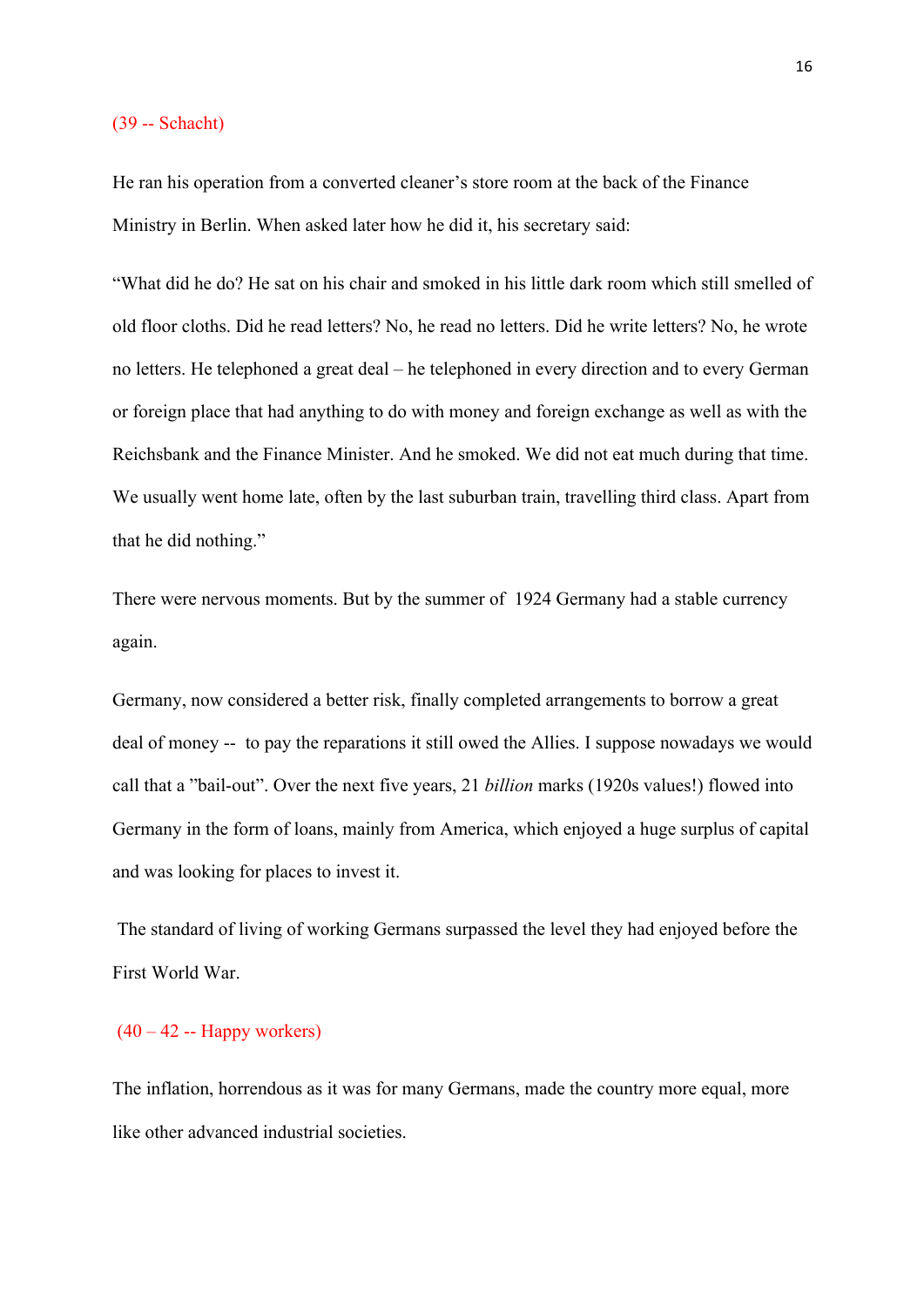In 1913, the proportion of Germany's national income going to "rentiers" – people living from savings and investments – had been fifteen per cent. By 1925-1926, it had fallen drastically to around three per cent. These so-called "passive" capitalists became a far less important factor in German society. Attempts to claw back some of these losses met with minimal success.

Another figure tells us why this may have been allowed to happen, and why cynicism became lodged deep in the German psyche. By 1918, the German government owed a crushing154 billion marks in domestic war debt. At the end of the Inflation, when twelve noughts were wiped off the mark to give values in the new Rentenmark, that debt amounted to a sum total of *15.4 new pfennigs!* In effect, it had been wiped out. The ultimate debtor's benefit from inflation. Whatever the government's intentions – some scholars feel the inflation was a conspiracy, some not -- it had, in practical terms, *confiscated* the money its most loyal citizens had lent it to fight the World War. Probably it had no choice. To repay German bondholders what it owed, on top of what it owed the Allies in reparations, would have surely bankrupted the government. All the same, the war bonds fiasco felt like a cruel insult to the patriotic classes of the country.

However, the economy of the Weimar Republic seemed to have stabilised, and with it the political situation. So, was a more equal Germany a happier Germany?

#### (43- 44 -- Golden Twenties pics)

In the first post-inflation elections, in the spring of 1924, the democratic parties, who were blamed for the chaotic economic circumstances of the post-war era, were punished by the German electorate. Extreme left and extreme right briefly prospered. Then, as the economy picked up, the democratic parties clawed back their advantage.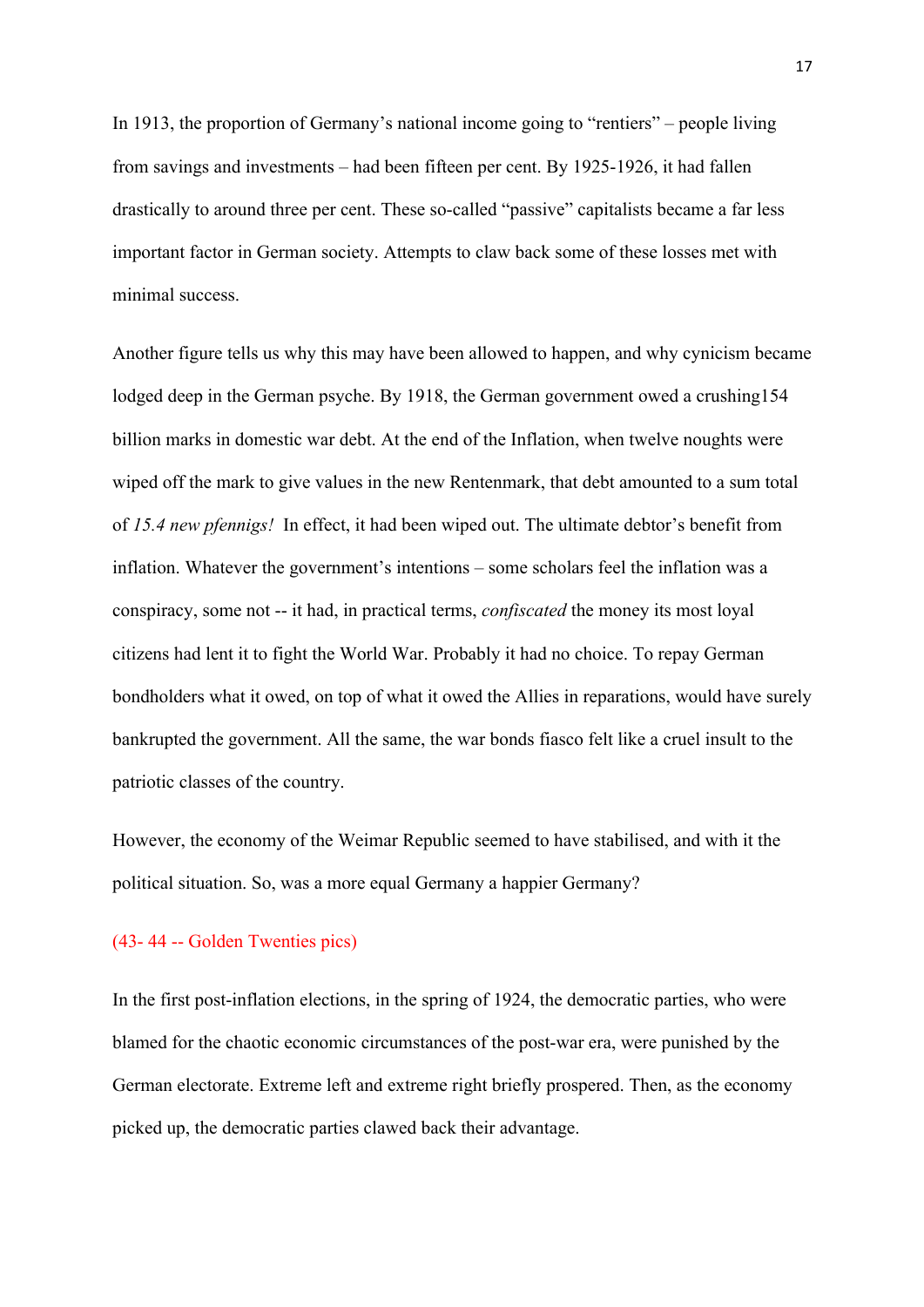However, the so-called "stabilisation" of Weimar democracy lasted, at most, four years. By 1928, the country was once more in trouble. Farming, which had booked such spectacular gains during the inflation, pretty much went bust. Arguably, the way that inflation had appeared to benefit the sector had actually discouraged the modernisation process necessary for German agriculture to survive in the longer term. There were also repeated banking crises, as the huge overseas debt proved onerous to service. This was the case even before the Wall Street crash of 1929. Weimar Germany had become, as later historians would describe it, a "mortgaged democracy". And when its debts finally fell due, following the Crash and the calling in of American loans, it could not pay.

## (45 – Communists)

Slump, mass unemployment, a revival of old resentments, and a return to extremism of the left and right – here communist militants -- was the result.

#### (46 -- Weimar ministers again)

We may have been amused by this photograph of 1920s cabinet ministers the first time around. But look again. It shows the last elected democratic government to rule Weimar Germany. After the collapse of this coalition in early 1930, Germany was governed by presidential decree. Three more chancellors, none with a parliamentary majority, struggled to revive their crisis-ridden country by presidential decree.

#### (47 -- Hindenburg)

Democracy withered.

#### (48 -- "Hitler- Unsere Letzte Hoffnung" poster)

And then, in January 1933, the troublemaker from Munich finally conquered Berlin.